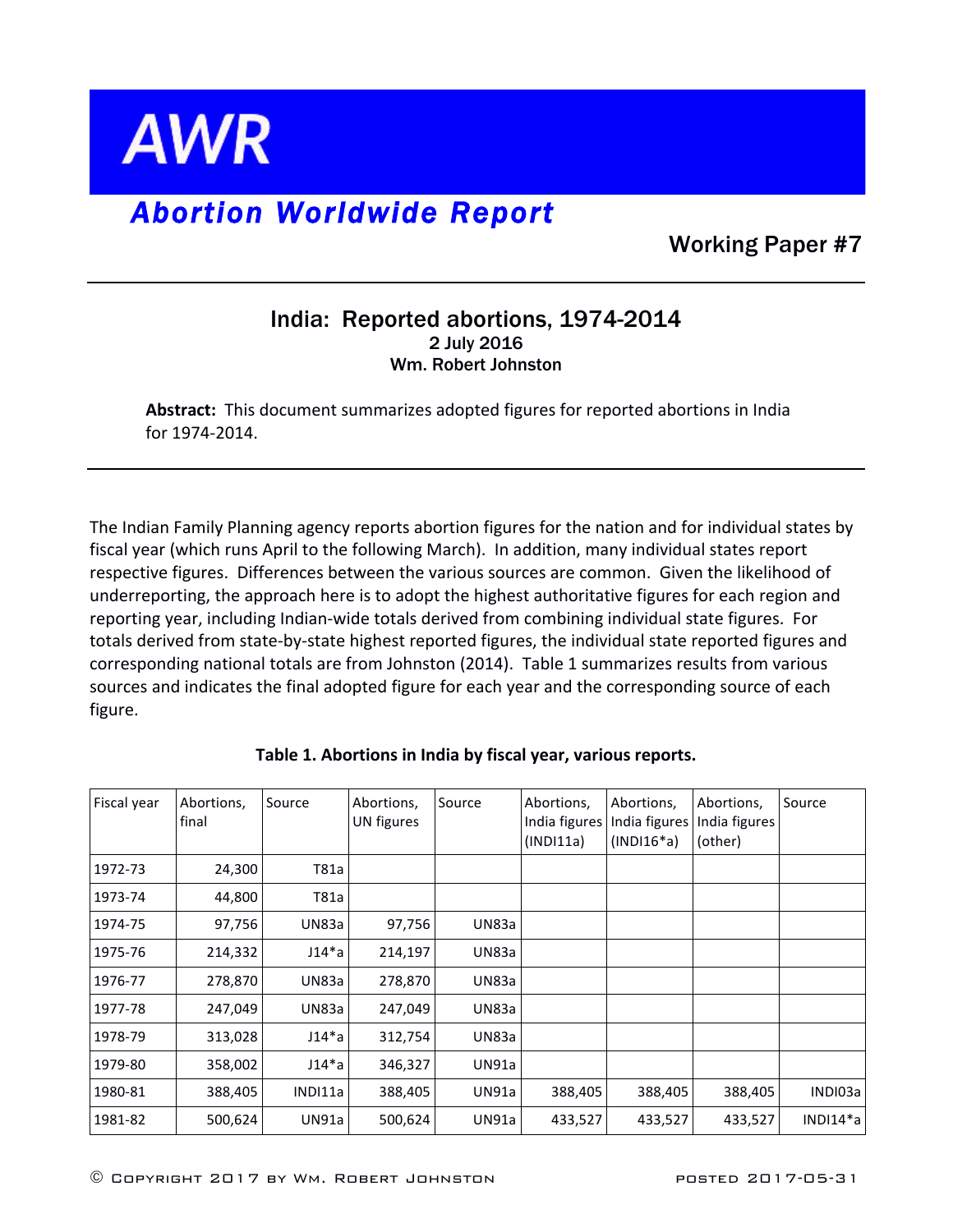| 1982-83 | 516,142 | INDI11a  | 492,696 | UN91a | 516,142 | 516,142 | 516,142 | INDI14*a    |
|---------|---------|----------|---------|-------|---------|---------|---------|-------------|
| 1983-84 | 548,239 | $J14^*a$ |         |       | 547,323 | 547,323 | 647,323 | INDI14*a    |
| 1984-85 | 577,931 | INDI11a  |         |       | 577,931 | 577,931 | 577,931 | INDI14*a    |
| 1985-86 | 583,704 | INDI11a  |         |       | 583,704 | 583,704 | 583,704 | INDI03a     |
| 1986-87 | 588,406 | INDI11a  | 588,406 | UN93a | 588,406 | 588,406 | 588,406 | INDI14*a    |
| 1987-88 | 584,870 | INDI11a  | 534,870 | UN91a | 584,870 | 584,870 | 584,870 | INDI14*a    |
| 1988-89 | 582,161 | INDI11a  | 582,161 | UN92a | 582,161 | 582,161 | 582,161 | INDI14*a    |
| 1989-90 | 596,357 | INDI11a  | 596,345 | UN93a | 596,357 | 596,357 | 596,357 | INDI14*a    |
| 1990-91 | 581,215 | INDI11a  |         |       | 581,215 | 581,215 | 581,215 | INDI03a     |
| 1991-92 | 636,456 | INDI11a  |         |       | 636,456 | 636,456 | 636,456 | INDI03a     |
| 1992-93 | 606,015 | INDI11a  |         |       | 606,015 | 606,015 | 606,015 | INDI03a     |
| 1993-94 | 612,291 | INDI11a  |         |       | 612,291 | 612,291 | 612,291 | INDI03a     |
| 1994-95 | 627,748 | INDI11a  |         |       | 627,748 | 627,748 | 627,748 | INDI03a     |
| 1995-96 | 618,373 | $J14^*a$ |         |       | 570,914 | 570,914 | 570,914 | INDI03a     |
| 1996-97 | 542,827 | $J14^*a$ |         |       | 538,075 | 537,075 | 538,075 | INDI03a     |
| 1997-98 | 512,823 | INDI11a  |         |       | 512,823 | 512,823 | 512,823 | INDI03a     |
| 1998-99 | 666,882 | INDI11a  |         |       | 666,882 | 666,882 | 666,882 | INDI03a     |
| 1999-00 | 739,975 | INDI05a  |         |       | 708,512 | 708,512 | 739,975 | INDI05a     |
| 2000-01 | 725,149 | INDI11a  |         |       | 725,149 | 725,149 | 725,149 | INDI05a     |
| 2001-02 | 770,714 | INDI11a  |         |       | 770,714 | 770,714 | 770,714 | INDI05a     |
| 2002-03 | 744,680 | INDI11a  |         |       | 744,680 | 744,680 | 744,680 | INDI05a     |
| 2003-04 | 763,126 | INDI11a  |         |       | 763,126 | 763,126 | 763,126 | INDI05a     |
| 2004-05 | 726,096 | $J14^*a$ |         |       |         | 725,325 | 725,325 | INDI14*a    |
| 2005-06 | 721,859 | INDI11a  |         |       | 721,859 | 721,859 | 721,859 | INDI14*a    |
| 2006-07 | 682,242 | INDI11a  |         |       | 682,242 | 682,242 | 682,242 | $INDI14*a$  |
| 2007-08 | 642,174 | $J14^*a$ |         |       | 641,786 | 641,786 | 641,786 | INDI14*a    |
| 2008-09 | 651,974 | INDI11a  |         |       | 651,974 | 649,795 | 649,795 | INDI14*a    |
| 2009-10 | 689,534 | $J14^*a$ |         |       | 683,736 | 675,810 | 675,810 | INDI14*a    |
| 2010-11 | 657,191 | $J14^*a$ |         |       | 620,472 | 644,513 | 648,469 | $INDI14^*a$ |
| 2011-12 | 625,448 | INDI14*a |         |       |         | 620,588 | 625,448 | INDI14*a    |
| 2012-13 | 661,353 | $J14^*a$ |         |       |         | 640,371 | 636,010 | INDI14*a    |
| 2013-14 | 667,279 | INDI16*a |         |       |         | 667,279 |         |             |
| 2014-15 | 701,415 | INDI16*a |         |       |         | 701,415 |         |             |
| 2015-16 | 708,000 | estimate |         |       |         |         |         |             |